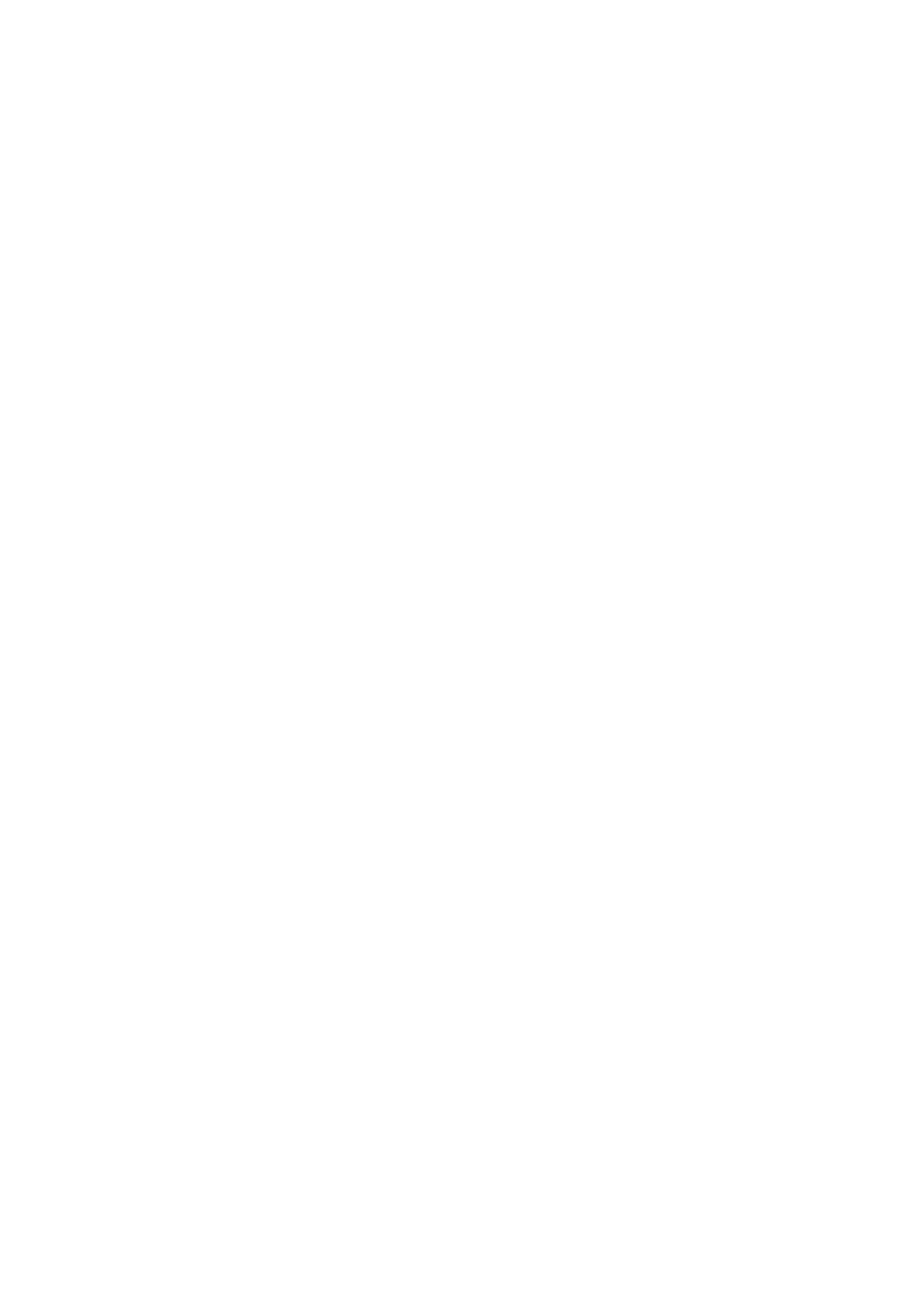# **DIVIDING FENCES ACT 1961 LOCAL GOVERNMENT ACT 1995**

SHIRE OF MUNDARING

# **FENCING LOCAL LAW 2014**

Under the powers conferred by the *Dividing Fences Act 1961*, the *Local Government Act 1995* and under all other powers enabling it, the Council of the Shire of Mundaring resolved on 8 July 2014 to make the following local law.

# **PART 1—PRELIMINARY**

#### **1.1 Citation**

This local law may be cited as the *Shire of Mundaring Fencing Local Law 2014*.

#### **1.2 Commencement**

This local law comes into operation 14 days after the date of its publication in the *Government Gazette*.

# **1.3 Repeal**

The *Shire of Mundaring Local Law Relating to Fencing* as published in the *Government Gazette* on 16 June 2004 and as published and amended in the *Government Gazette* of 18 February 2005 is repealed.

#### **1.4 Application**

This local law applies throughout the district.

#### **1.5 Interpretation**

In this local law, unless the context requires otherwise—

*Act* means the *Dividing Fences Act 1961*;

*applicant* means a person who makes an application for approval under this local law;

- *AS/NZS* means Australian Standard or Australian/New Zealand Standard published by Standards Australia as amended from time to time;
- *authorised person* means a person appointed by the local government under section 9.10 of the *Local Government Act 1995* to perform any of the functions of an authorised person under this local law;

*CEO* means the Chief Executive Officer of the local government;

*commercial lot* means a lot where a commercial use—

- (a) is or may be permitted under the local planning scheme; and
- (b) is or may be the predominant use of the lot;

dangerous in relation to any fence means-

- (a) an electrified fence other than a fence approved by the local government under this local law;
- (b) a fence containing barbed wire other than a fence erected and maintained in accordance with this local law;
- (c) a fence containing exposed broken glass, asbestos fibre, razor wire or any other potentially harmful projection or material; or
- (d) a fence which is likely to collapse or fall, or part of which is likely to collapse or fall from any cause;

district means the district of the local government;

*dividing fence* has the meaning given to it by the Act;

*electrified fence* means a fence carrying or designed to carry an electric charge;

- *fence* means any structure used or functioning as a barrier, irrespective of where it is located and includes any gate;
- *front boundary* means the boundary line between a lot and the thoroughfare upon which that lot abuts, or in the case of a lot abutting on more than one thoroughfare, the boundary line between the lot and the primary thoroughfare;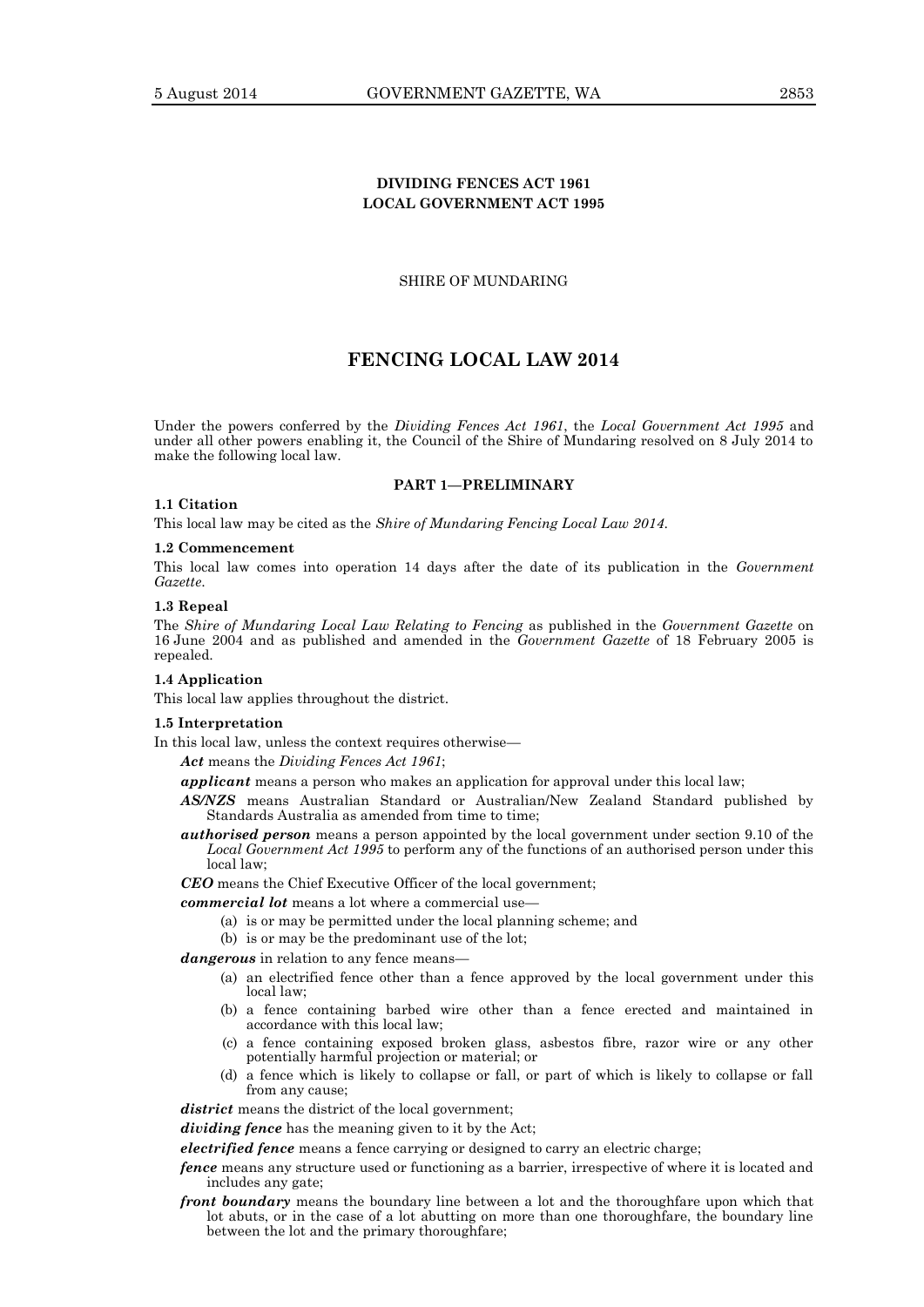*front setback area* means the area between the building line of a lot and the front boundary of that lot;

*general agriculture lot* means a lot where a general agriculture use—

- (a) is or may be permitted under the local planning scheme; or
- (b) is or will be the predominant use of the lot;

*height* in relation to a fence means the vertical distance between the top of the fence at any point and—

- (a) the ground level; or
- (b) where the ground levels on each side of the fence are not the same, the higher ground level, immediately below that point; or
- (c) where the fence is erected on a retaining wall approved by the local government, from the top of the retaining wall;

# *industrial lot* means a lot where an industrial use—

- (a) is or may be permitted under the local planning scheme; or
- (b) is or will be the predominant use of the lot;
- *licence* means a licence under this local law;

*local government* means the Shire of Mundaring;

*local government property* means anything except a thoroughfare—

- (a) which belongs to the local government; or
- (b) of which the local government is the management body under the *Land Administration Act 1997*; or
- (c) which is an "otherwise unvested facility' under section 3.53 of the *Local Government Act 1995*;
- *local planning scheme* means a local planning scheme of the local government made under the *Planning and Development Act 2005*;
- *lot* has the meaning given to it in and for the purposes of the *Planning and Development Act 2005*;

*notice of breach* means a notice referred to in clause 6.1;

*owner* has the meaning given to it by the Act;

*residential lot* means a lot where a residential use—

- (a) is or may be permitted under the local planning scheme; or
- (b) is or will be the predominant use of the lot;
- *retaining wall* means any structure which prevents the movement of soil or retains soil or structures in order to allow ground levels of different elevations to exist adjacent to one another;

*rural residential lot* means a lot where a rural residential use—

- (a) is or may be permitted under the local planning scheme; or
- (b) is or will be the predominant use of the lot;

*rural small holdings lot* means a lot where a rural small holdings use—

- (a) is or may be permitted under the local planning scheme; or
- (b) is or will be the predominant use of the lot;
- *Schedule* means a Schedule to this local law;
- *sufficient fence* means a fence that satisfies clause 2.1 and includes a fence of the description and quality agreed upon by the owners of adjoining lots which does not fail to satisfy clause 2.1;
- *uniform fence* means a fence erected by a developer or subdivider in accordance with a subdivision or development approval which divides a lot from a public place such as a pedestrian access way, public open space or road reserve.

#### **1.6 Fees and charges**

All fees and charges applicable under this local law shall be determined by the local government from time to time in accordance with sections 6.16 to 6.19 of the *Local Government Act 1995*.

#### **PART 2—SUFFICIENT FENCES**

#### **2.1 Sufficient fences**

(1) A person shall not erect a dividing fence or a boundary fence that is not a sufficient fence, unless otherwise approved or required by the local government.

(2) Subject to sub-clauses (3), (4) and (5) a sufficient fence—

- (a) on a residential lot is a dividing fence constructed and maintained in accordance with the specifications and requirements for a residential lot in Schedule 1;
- (b) on a rural residential lot is a dividing fence constructed and maintained in accordance with the specifications and requirements for a rural residential lot in Schedule 1;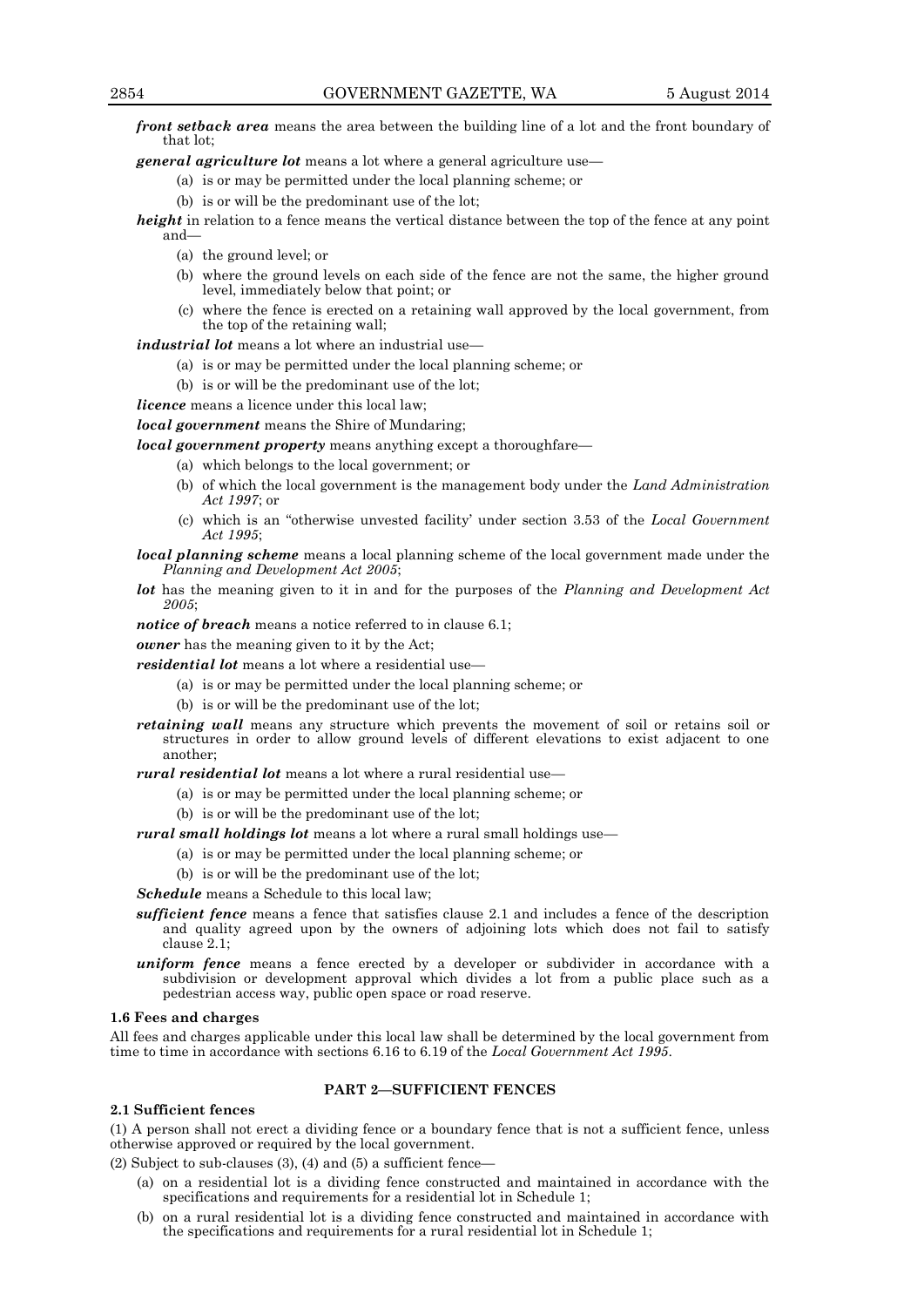- (c) on a rural small holdings lot or general agriculture lot is a dividing fence constructed and maintained in accordance with the specifications and requirements for a rural small holdings lot or general agriculture lot in Schedule 1; and
- (d) on a commercial lot or industrial lot is a dividing fence constructed and maintained in accordance with the specifications and requirements for a commercial lot or industrial lot in Schedule 1.
- (3) Where a fence is erected on or near the boundary between—
	- (a) a residential lot and an industrial lot or a commercial lot, a sufficient fence is a dividing fence constructed and maintained in accordance with the specifications and requirements of a sufficient fence on a residential lot as specified in Schedule 1;
	- (b) a residential lot and a rural small holdings lot or a general agriculture lot, a sufficient fence is a dividing fence constructed and maintained in accordance with the specifications and requirements of a sufficient fence on a rural small holdings lot or a general agriculture lot as specified in Schedule 1;
	- (c) a residential lot and a rural residential lot, a sufficient fence is a dividing fence constructed and maintained in accordance with the specifications and requirements of a sufficient fence on a rural residential lot as specified in Schedule 1;
	- (d) a rural residential lot or a rural small holdings lot or a general agriculture lot and a commercial lot or industrial lot, a sufficient fence is a dividing fence constructed and maintained in accordance with the specifications and requirements of a sufficient fence on a rural residential lot or a rural small holdings lot or a general agriculture lot as specified in Schedule 1.

(4) An application must be made to the local government for grant of consent to any variation to the specifications in Schedule 1.

(5) On a residential lot a post and wire fence as described in Schedule 1 is only to be constructed where both owners consent.

(6) Unless an authorised person determines otherwise, a sufficient fence on a boundary between lots other than those specified in subclause (2) is a dividing fence constructed and maintained in accordance with the specifications and requirements of a sufficient fence on a residential lot as specified in Schedule 1.

# **PART 3—GENERAL**

# **3.1 Fences within front setback areas**

(1) A person shall not, without the written consent of the local government, erect a freestanding fence greater than 1.2 metres in height within the front setback area of a residential lot within the district.

(2) The local government may approve the erection of a fence of a height greater than 1.2 metres in the front setback area of a residential lot only if the fence on each side of the driveway into the lot across the front boundary is to be angled into the lot for a distance of not less than 1.5 metres along the frontage to a distance of not less than 1.5 metres from the frontage in order to provide appropriate splayed lines of vision for a motorist using the driveway to access a thoroughfare.

(3) The provisions of subclause (2) do not apply to a fence—

- (a) of open construction that does not obscure the lines of vision of a motorist using the driveway for access to a thoroughfare; or
- (b) that does not adjoin a footpath.

# **3.2 Gates in fences**

A person shall not erect a gate in a fence which does not—

- (a) open into the lot; or
- (b) open by sliding parallel and on the inside of the fence which it forms part of, when closed.

#### **3.3 Depositing fencing material on public place**

A person shall not deposit or permit the deposit of any materials whatsoever used in the construction or maintenance of any fence, on any thoroughfare, public place or local government property unless the approval of the local government has been obtained.

#### **3.4 Fences on a rural residential lot, a rural small holdings lot or a general agriculture lot**

A person shall not, without the written consent of the local government, erect a fence on a rural residential lot, a rural small holdings lot or a general agriculture lot of a height exceeding 1.5 metres.

#### **3.5 Maintenance of fences**

An owner of a lot on which a fence is erected shall maintain the fence in good condition so as to prevent it from becoming dangerous, dilapidated or unsightly to the amenity of the locality.

#### **3.6 Fences across rights-of-way, public access ways or thoroughfares**

A person must not, without the approval of the local government, erect or maintain a fence or obstruction of a temporary or permanent nature across any right-of-way, public access way or thoroughfare so as to impede or prevent use of those facilities in the manner for which they are intended and constructed.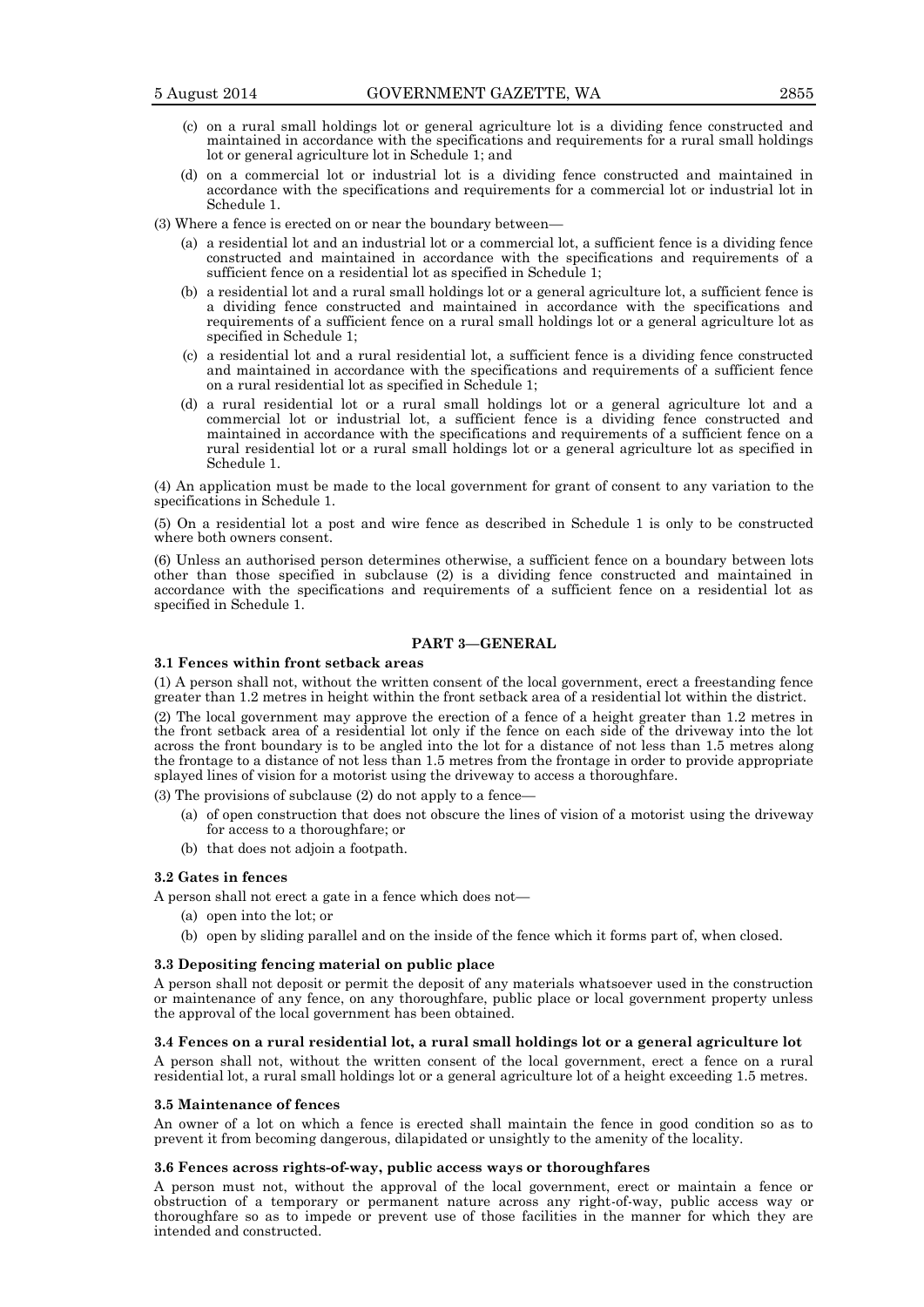#### **3.7 General discretion of the local government**

(1) Notwithstanding the provisions of clause 2.1, the local government may approve the erection or repair of a dividing fence which is not a sufficient fence where all of the owners of the lots to be separated by the dividing fence make an application for approval for that purpose.

(2) In determining whether to grant its approval under subclause (1), the local government may consider whether the erection or retention of the fence would have an adverse effect on—

- (a) the safe or convenient use of the land;
- (b) the safety or convenience of any person; or
- (c) the visual amenity of the locality.

# **PART 4—FENCING MATERIALS, SCREENING AND MAINTENANCE**

#### **4.1 Fencing materials**

(1) Subject to clause 2.1, a person shall only construct a fence from materials specified in Schedule 1 of this local law, unless otherwise approved or required by the local government.

(2) Uniform fencing shall be constructed predominantly from masonry materials and where required by the local government incorporate visually permeable sections above 1.2 metres to the satisfaction of the local government.

(3) Pre-used materials shall not be permitted in the construction of a fence, unless the pre-used materials are painted, treated and/or upgraded to the satisfaction of the local government.

(4) No person shall erect a fence of impervious material in any place, position or location where it will, or is likely to, act as a barrier to or restrict the flow of stormwater or a watercourse.

#### **4.2 Screening**

(1) On a residential lot, commercial lot or industrial lot, any screening affixed to a fence shall be designed to integrate with the colours, materials and specification of that sufficient fence, to the satisfaction of the local government.

(2) On a rural residential lot, rural small holdings lot or general agriculture lot, no person shall affix any screening to a fence.

(3) Screening affixed to a fence shall be installed and maintained in accordance with the manufacturer's specifications and shall not undermine the structural integrity of a fence.

#### **4.3 Barbed wire and broken glass fences**

(1) On a residential lot or a rural residential lot a person shall not erect or affix to any fence any barbed wire or other material with spiked or jagged projections.

(2) On an industrial lot or a commercial lot a person shall not erect or affix to any fence bounding that lot any barbed wire or other materials with spiked or jagged projections unless the wire or materials are carried on posts at an angle of 45 degrees, and unless the bottom row of wire or other materials is set back 150mm from the face of the fence and is not less than 2 metres from the ground level.

(3) If the posts which carry the barbed wire or other materials referred to in subclause (2) are angled towards the outside of the lot bounded by the fence, the face of the fence must be set back from the lot boundary a sufficient distance to ensure that the angled posts, barbed wire or other materials do not encroach on adjoining land.

(4) A person shall not affix any broken glass to a fence.

(5) On a rural small holdings lot or a general agriculture lot, a person shall not place or affix barbed wire upon a fence on that lot where the fence is adjacent to a thoroughfare or public place unless the barbed wire is fixed to the side of the fence posts furthest from the thoroughfare or other public place.

# **4.4 Maintenance of fences**

(1) An owner shall maintain a fence in good condition and prevent it from becoming damaged, dangerous, dilapidated, unsightly or detrimental to the amenity of the locality.

(2) An owner of a lot on which a uniform fence is erected shall not alter the fence in any way or enclose or screen any visually permeable sections of the fence.

# **PART 5—ELECTRIFIED AND RAZOR WIRE FENCES**

#### **5.1 Requirement for a permit**

(1) An owner of a lot other than a rural small holdings lot or general agriculture lot, must not—

- (a) have or use an electrified fence on that lot—
	- (i) without first obtaining an electrified fence permit; and
	- (ii) except in accordance with that permit; and
	- (iii) unless the fence complies with AS/NZS 3016:2002—Electrical installations—Electrical security fences.
- (b) construct a fence wholly or partly of razor wire on that lot—
	- (i) without first obtaining a razor wire fence permit; and
	- (ii) except in accordance with that permit.
- (2) An electrified fence permit, in respect of a lot, cannot be issued—
	- (a) if the lot is or abuts a residential lot; and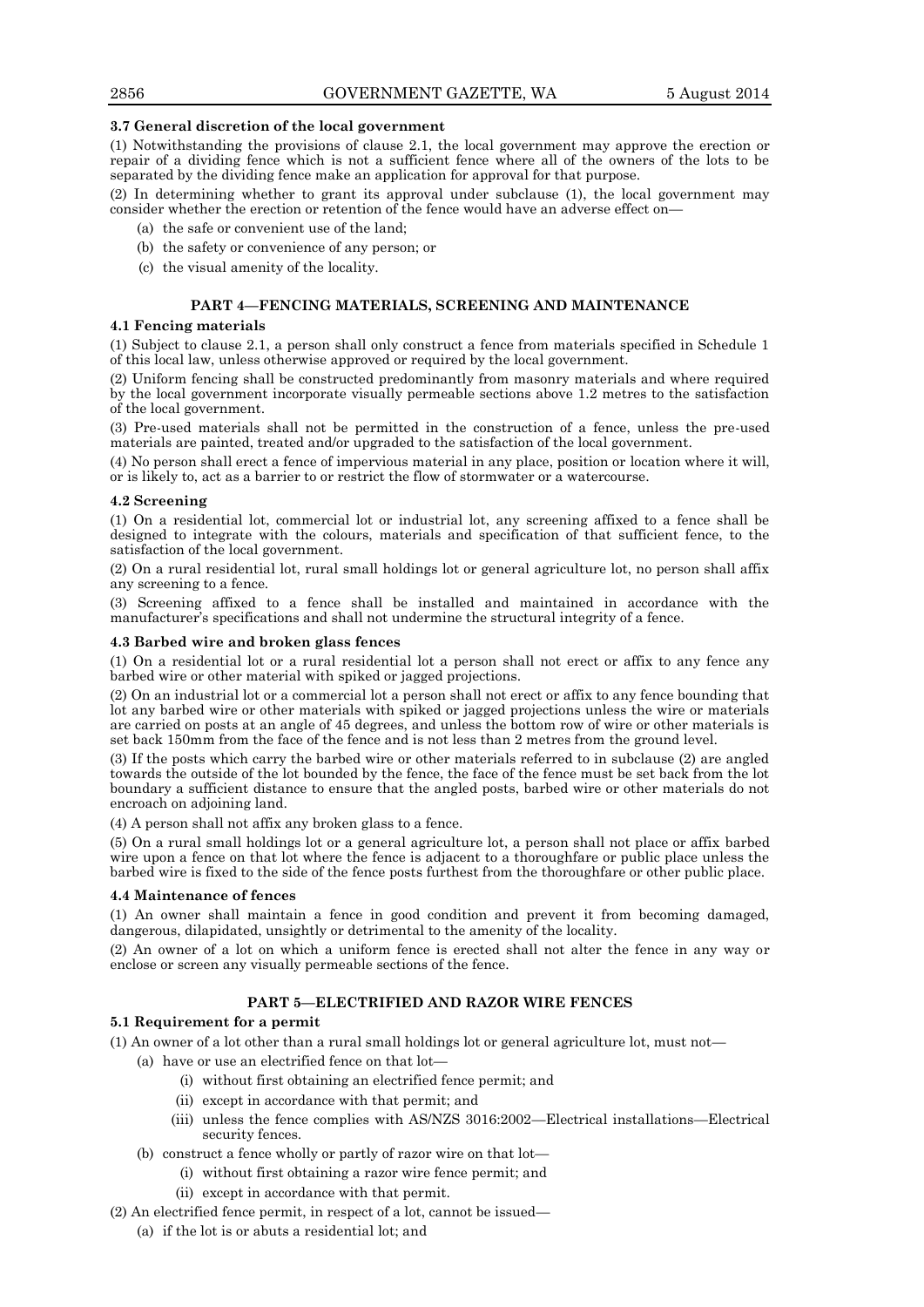- (b) unless provision is made so as to enable the fence to be rendered inoperable during the hours of business operations, if any, on the lot.
- (3) A razor wire fence permit cannot be issued in respect of a lot—
	- (a) if the lot is or abuts a residential lot;
	- (b) if the fence is within 3 metres of any boundary of the lot; or
	- (c) where any razor wire used in the construction of the fence is less than 2 metres or more than 2.4 metres above the ground level.

#### **5.2 Application for a permit**

(1) An owner of land may apply to the local government for an electrified fence permit or a wire fence permit.

(2) An application for a permit must—

- (a) be in the form determined by the local government;
- (b) include—
	- (i) a written consent signed by the owner of the land on which the proposed fence is to be located, unless the applicant is the owner of that land; and
	- (ii) any further information which may be required by the local government; and
- (c) be accompanied by any fee imposed and determined by the local government under sections 6.16 to 6.19 of the Act.

#### **5.3 Determining an application**

(1) The local government may refuse to consider an application that does not comply with clause 5.2(2).

- (2) The local government may—
	- (a) approve an application, subject to any conditions that it considers to be appropriate; or
	- (b) refuse an application.

(3) If the local government approves an application, it is to issue a permit in the form of—

- (a) Schedule 2, where the application is made for an electric fence permit; or
- (b) Schedule 3, where the application is made for a razor wire fence permit.

(4) The local government may vary a condition to which a permit is subject by giving written notice to the permit holder and the varied condition takes effect 7 days after that notice is given.

#### **5.4 Transfer of a permit**

A permit referred to in clause 5.3(3) will transfer with the land to any new owner of the lot, except where the permit has been cancelled under clause 5.5.

#### **5.5 Cancellation of a permit**

The local government may cancel a permit if—

- (a) the permit holder requests the local government to do so;
- (b) the fence to which the permit applies has been demolished and not rebuilt for a period of 6 months;
- (c) the circumstances are such that a permit could not be issued under clause  $5.1(2)$  or  $(3)$ ;
- (d) the permit holder fails to comply with a condition of the permit or breaches a provision of this local law in respect of the fence; or
- (e) the permit holder fails to comply with a notice issued for a fence relevant to a permit under clause 5.3(3).

#### **5.6 Objections and appeals**

Division 1 of Part 9 of the *Local Government Act 1995* applies to a decision under this local law to—

- (a) refuse an application for a permit;
- (b) impose or vary a permit condition;
- (c) cancel a permit; or
- (d) give a person a notice under clause 6.1.

# **PART 6—OFFENCES AND ENFORCEMENT**

#### **6.1 Notices of breach**

(1) Where a breach of any provision of this local law has occurred in relation to a fence on a lot, the local government may give notice in writing to the owner of that lot.

(2) A notice of breach issued under subclause (1) shall—

- (a) specify the provision of this local law which has been breached;
- (b) specify the particulars of the breach; and
- (c) state that the owner is required to remedy the breach within the time specified in the notice.

(3) Should an owner fail to comply with a notice of breach within the time specified in the notice, the local government may, by its employees, agents or contractors enter upon the lot to which the notice relates and remedy the breach, and may recover the expenses of so doing from the owner of the lot in a court of competent jurisdiction.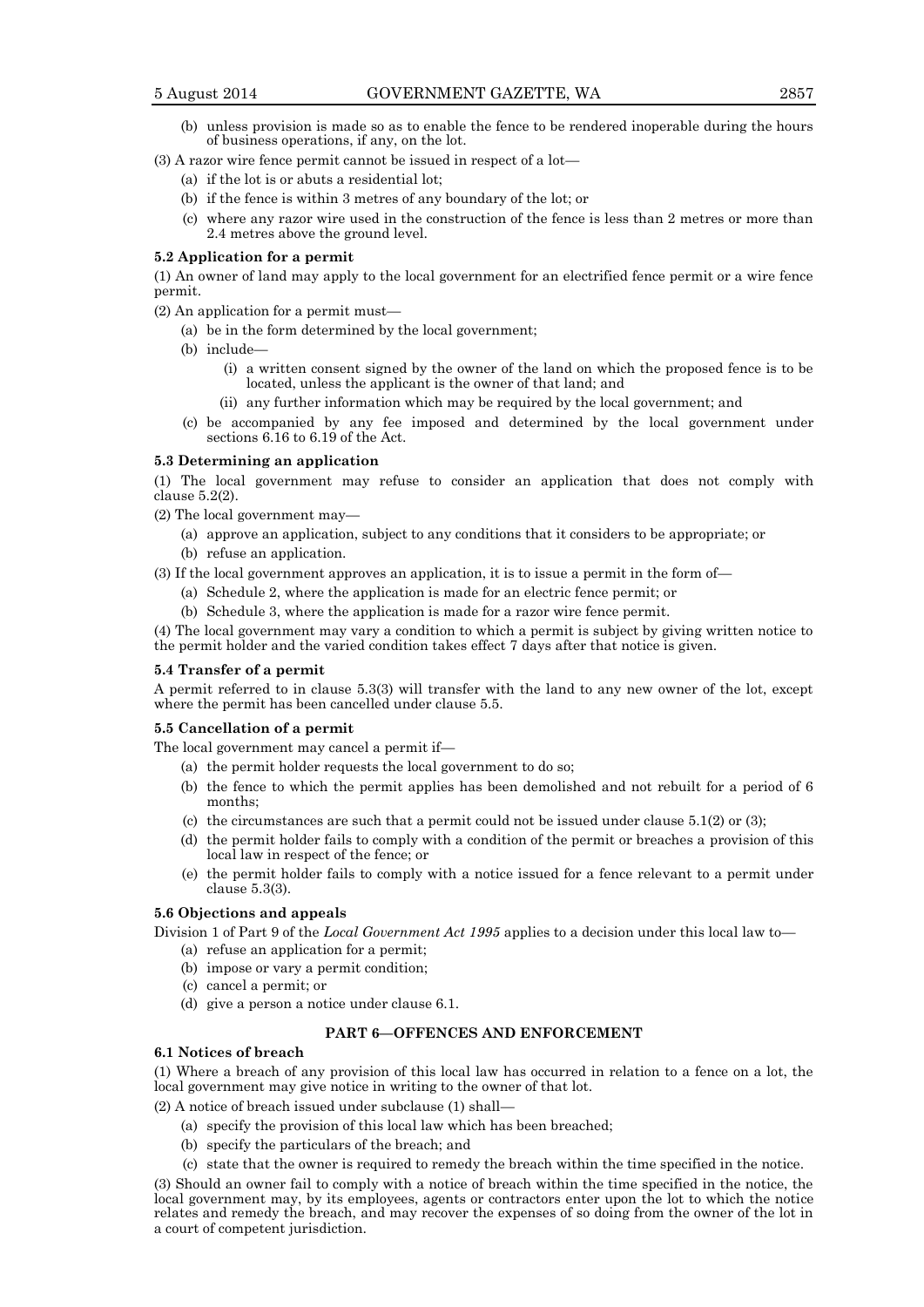(4) The provisions of this clause are subject to section 3.25 and item 12 of Division 1 of Schedule 3.1 of the *Local Government Act 1995* and any entry on to land will be in accordance with Part 3, Division 3 of that Act.

# **6.2 Offences and penalties**

(1) A person who fails to do anything required or directed to be done under this local law, or who does anything which under this local law that person is prohibited from doing, commits an offence.

(2) A person who fails to comply with a notice of breach commits an offence and is liable upon conviction to a maximum penalty of \$5 000 and, if the offence is a continuing offence, a maximum daily penalty of \$500.

#### **6.3 Modified penalties**

(1) An offence against any provision of this local law is a prescribed offence for the purposes of section 9.16 of the *Local Government Act 1995*.

(2) Unless otherwise specified, the amount of the modified penalty for an offence against any provision of this local law is \$500.

# **6.4 Infringement notices**

For the purpose of this local law—

- (a) the form of the infringement notice referred to in section 9.17 of the *Local Government Act 1995* is Form 2 in Schedule 1 of the *Local Government (Functions and General) Regulations 1996*; and
- (b) the form of the infringement withdrawal notice referred to in section 9.20 of the Act is Form 3 in Schedule 1 of the *Local Government (Functions and General) Regulations 1996.*

#### *Schedule 1*

————

#### SPECIFICATIONS FOR A SUFFICIENT FENCE

[clause 2.1]

Each of the following is a "sufficient fence" on the specified lot type—

#### **RESIDENTIAL LOT**

# **(1) Post and wire construction**

In the case of a non-electrified fence of post and wire construction—

- (a) wire shall be high tensile wire and not less than 2.5mm. A minimum of 5 wires shall be used, generally with the lower wires spaced closer together than the higher wires so as to prevent smaller stock passing through, and connected to posts in all cases;
- (b) posts shall be of indigenous timber or other suitable material including—
	- (i) timber impregnated with a termite and fungicidal preservative;
	- (ii) standard iron star pickets; or
	- (iii) concrete;
- (c) if timber posts are used, posts are to be cut not less than 1,800mm long x 50mm diameter at small end if round or 125mm x 60mm if split or sawn. Posts to be placed at no more than 10 metre intervals, set minimum 600mm in the ground and 1,200mm above ground;
- (d) strainer posts, if timber, shall not be less than 2,250mm long and 150mm diameter at the small end (tubular steel to be 50mm in diameter) and shall be cut from indigenous timber or other suitable material. These shall be placed a minimum of 1,000mm in the ground and set at all corners, gateways and fence line angles but not exceeding 200 metres apart.

#### **(2) Timber fence**

- (a) corner posts to be 125mm x 125mm x 2,400mm and intermediate posts to be 125mm x 75mm x 2,400mm spaced at 2,400mm centres;
- corner posts to be strutted two ways with  $100 \text{mm}$  x  $50 \text{mm}$  x  $450 \text{mm}$  sole plates and 75mm x 50mm struts;
- (c) intermediate posts to be doubled yankee strutted with 150mm x 25mm x 450mm struts;
- (d) all posts to have tops with a 60mm weather cut and to be sunk at least 600mm into the ground;
- (e) rails to be 75mm x 50mm with each rail spanning 2 bays of fencing double railed or bolted to each post with joints staggered;
- (f) the fence to be covered with 75mm x 20mm sawn pickets, 1,800mm in height placed 75mm apart and affixed securely to each rail;
- (g) the height of the fence to be 1,800mm except with respect to the front set back area for which there is no minimum height but which is subject to clause 2.1(2).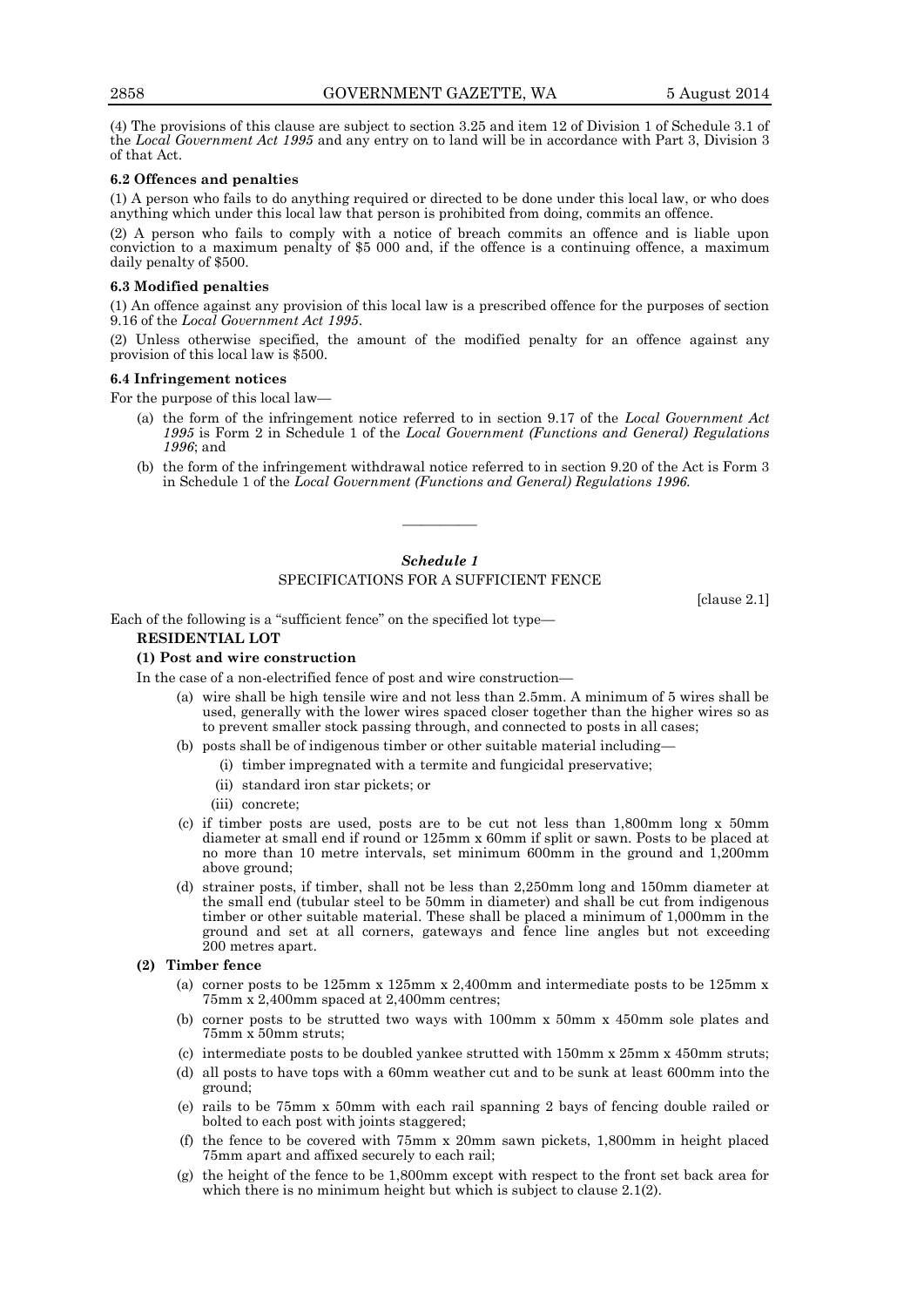#### **(3) Corrugated fence**

A fence constructed of corrugated fibre reinforced pressed cement or steel sheeting constructed to manufacturer's specifications or which satisfies the following specifications—

- (a) a minimum in-ground length of 25 per cent of the total length of the sheet, but in any case with a minimum in-ground depth of 600mm;
- (b) the total height and depth of the fence to consist of a single continuous fibre reinforced cement or steel sheet;
- (c) the sheets to be lapped and capped with extruded "snap-fit" type capping in accordance with the manufacturer's written instructions;
- (d) the height of the fence to be 1.8 metres except with respect to the front set back area for which there is no minimum height but which is subject to clause 2.1(2).

#### **(4) Brick, stone or concrete fence**

A fence constructed of brick, stone or concrete, which satisfies the following requirements and specifications—

- (a) footings of minimum 225mm x 150mm concrete 15MPA or 300mm x 175mm brick laid in cement mortar or 400mm x 400mm concrete 20MPA with minimum 1 layer 4-L11TM;
- (b) pier specifications—
	- (i) continuous fence with engaged piers or infill panels between piers maximum 2.1 metres high with No. 2 R6 galvanised rod continuous in last mortar bed joint;
	- (ii) engaged or attached piers 290mm x 290mm (for 90mm wide masonry unit) and 350mm x 350mm (for 110 wide masonry unit) with No. 1 Y12 galvanised reinforcing rod tied into footing and located centrally in pier;
	- (iii) pier core to be filled with 15MPA concrete. Piers at maximum 2.1 metre centres.
- (c) expansion joints in accordance with the manufacturer's written instructions;
- (d) a minimum height of 1.8 metres up to 2.1 metres (including screening), except within the street setback area which is subject to requirements outlined in clause 3.1; and
- (e) certified by a Structural Engineer as being appropriate for the particular site and wind terrain category.

#### **(5) Composite fence**

A composite fence which satisfies the following specifications for the brick construction—

- (1) (a) brick piers of minimum 345mm x 345mm at 1,800mm centres bonded to a minimum height base wall of 514mm;
	- (b) each pier shall be reinforced with one R10 galvanised starting rod 1,500mm high with a 250mm horizontal leg bedded into a 500mm x 200mm concrete footing and set 65mm above the base of the footing. The top of the footing shall be 1 course (85mm) below ground level;
	- (c) the minimum ultimate strength of brickwork shall be 20MPA. Mortar shall be a mix of 1 part cement, 1 part lime and 6 parts sand;
	- (d) the ground under the footings is to be compacted to 6 blows per 300mm and checked with a standard falling weight penetrometer;
	- (e) control joints in brickwork shall be provided with double piers at a maximum of 6 metre centres;

or

- (2) (a) brick piers of a minimum 345mm x 345mm x 2,700mm centres bonded to the base wall; and
	- (b) each pier shall be reinforced with two R10 galvanised starting rods as previously specified.

# **RURAL RESIDENTIAL LOT**

#### **(1) Post and wire construction**

- In the case of a non-electrified fence of post and wire construction—
	- (a) wire shall be high tensile wire and not less than 2.5mm. A minimum of 5 wires shall be used, generally with the lower wires spaced closer together than the higher wires so as to prevent smaller stock passing through, and connected to posts in all cases;
	- (b) posts shall be of indigenous timber or other suitable material including—
		- (i) timber impregnated with a termite and fungicidal preservative;
		- (ii) standard iron star pickets; or
		- (iii) concrete;
	- (c) if timber posts are used, posts are to be cut not less than 1,800mm long x 50mm diameter at small end if round or 125mm x 60mm if split or sawn. Posts to be placed at no more than 10 metre intervals, set minimum 600mm in the ground and 1,200mm above ground;
	- (d) strainer posts, if timber, shall not be less than 2,250mm long and 150mm diameter at the small end (tubular steel to be 50mm in diameter) and shall be cut from indigenous timber or other suitable material. These shall be placed a minimum of 1,000mm in the ground and set at all corners, gateways and fence line angles but not exceeding 200 metres apart.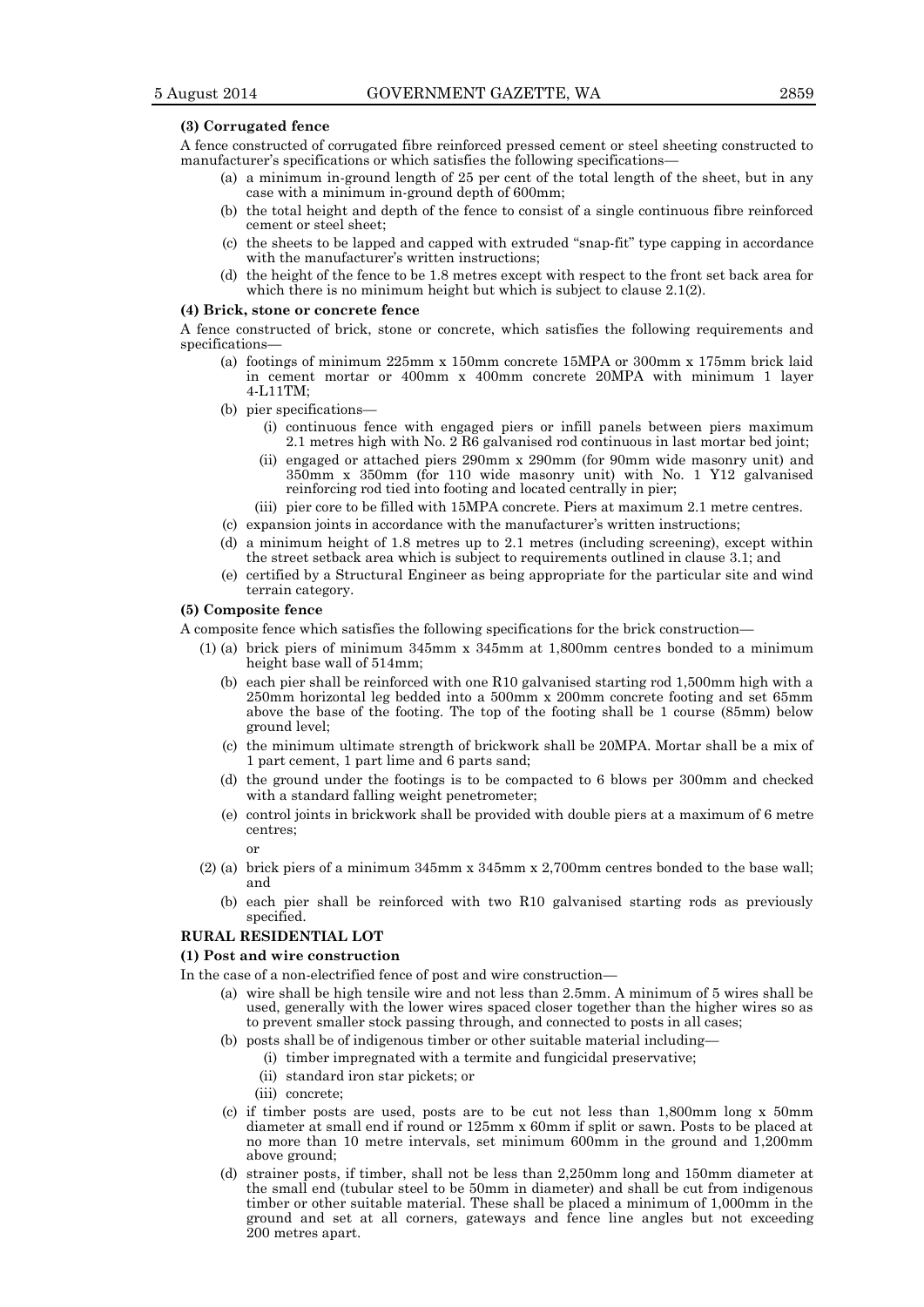# **(2) Electrified fence**

An electrified fence having 4 wires is a sufficient fence if constructed generally in accordance with a non-electrified fence.

# **RURAL SMALL HOLDINGS LOT OR GENERAL AGRICULTURE LOT**

#### **(1) Post and wire construction**

In the case of a non-electrified fence of post and wire construction—

- (a) wire shall be high tensile wire and not less than 2.5mm. A minimum of 5 wires shall be used, generally with the lower wires spaced closer together than the higher wires so as to prevent smaller stock passing through, and connected to posts in all cases;
- (b) posts shall be of indigenous timber or other suitable material including—
	- (i) timber impregnated with a termite and fungicidal preservative;
	- (ii) standard iron star pickets; or
	- (iii) concrete;
- (c) if timber posts are used, posts are to be cut not less than 1,800mm long x 50mm diameter at small end if round or 125mm x 60mm if split or sawn. Posts to be placed at no more than 10 metre intervals, set minimum 600mm in the ground and 1,200mm above ground;
- (d) strainer posts, if timber, shall not be less than 2,250mm long and 150mm diameter at the small end (tubular steel to be 50mm in diameter) and shall be cut from indigenous timber or other suitable material. These shall be placed a minimum of 1,000mm in the ground and set at all corners, gateways and fence line angles but not exceeding 200 metres apart.

# **(2) Electrified fence**

An electrified fence having 4 wires is a sufficient fence if constructed generally in accordance with a non-electrified fence.

# **COMMERCIAL LOT OR INDUSTRIAL LOT**

(1) PVC coated rail-less link mesh, chain mesh or steel mesh which satisfies the following specifications—

- (a) corner posts to be minimum 50mm normal bore x 3.5mm and with footings of a 225mm diameter x 900mm;
- (b) intermediate posts to be minimum 37mm nominal bore x 3.15mm at maximum 3.5 centres and with footings of a 225mm diameter x 600mm;
- (c) struts to be minimum 30mm nominal bore x 3.15mm fitted at each gate and two at each corner post and with footings 225mm x 600mm;
- (d) cables to be affixed to the top, centre and bottom of all posts and to consist of two or more 3.15mm wires twisted together or single 4mm wire;
- (e) rail-less link, chain or steel mesh is to be to a height of 2 metres on top of which are to be 3 strands of barbed wire carrying the fence to a height of 2.4 metres in accordance with clause 4.3 of this local law; and
- (f) galvanised link mesh wire to be 2 metres in height and constructed of 50mm mesh 2.5mm galvanised iron wire and to be strained, neatly secured and laced to the posts and affixed to cables. Vehicle entry gates shall provide an opening of not less than 3.6 metres and shall be constructed of 25mm tubular framework with 1 horizontal and 1 vertical stay constructed of 20mm piping and shall be covered with 50mm x 2.5mm galvanised link mesh strained to framework. Gates shall be fixed with a drop bolt and locking attachment.

### **(2) Corrugated fence**

A fence constructed of corrugated fibre reinforced pressed cement or steel sheeting constructed to manufacturer's specifications or which satisfies the following specifications—

- (a) a minimum in-ground length of 25 per cent of the total length of the sheet, but in any case with a minimum in-ground depth of 600mm;
- (b) the total height and depth of the fence to consist of a single continuous fibre reinforced cement or steel sheet;
- (c) the sheets to be lapped and capped with extruded "snap-fit" type capping in accordance with the manufacturer's written instructions;
- (d) the height of the fence to be 1.8 metres except with respect to the front set back area for which there is no minimum height but which is subject to clause 2.1(2).

#### **(3) Brick, stone or concrete fence**

A fence constructed of brick, stone or concrete, which satisfies the following requirements and specifications—

- (a) footings of minimum 225mm x 150mm concrete 15MPA or 300mm x 175mm brick laid in cement mortar or 400mm x 400mm concrete 20MPA with minimum 1 layer 4-L11TM;
- (b) pier specifications—
	- (i) continuous fence with engaged piers or infill panels between piers maximum 2.1 metres high with No. 2 R6 galvanised rod continuous in last mortar bed joint;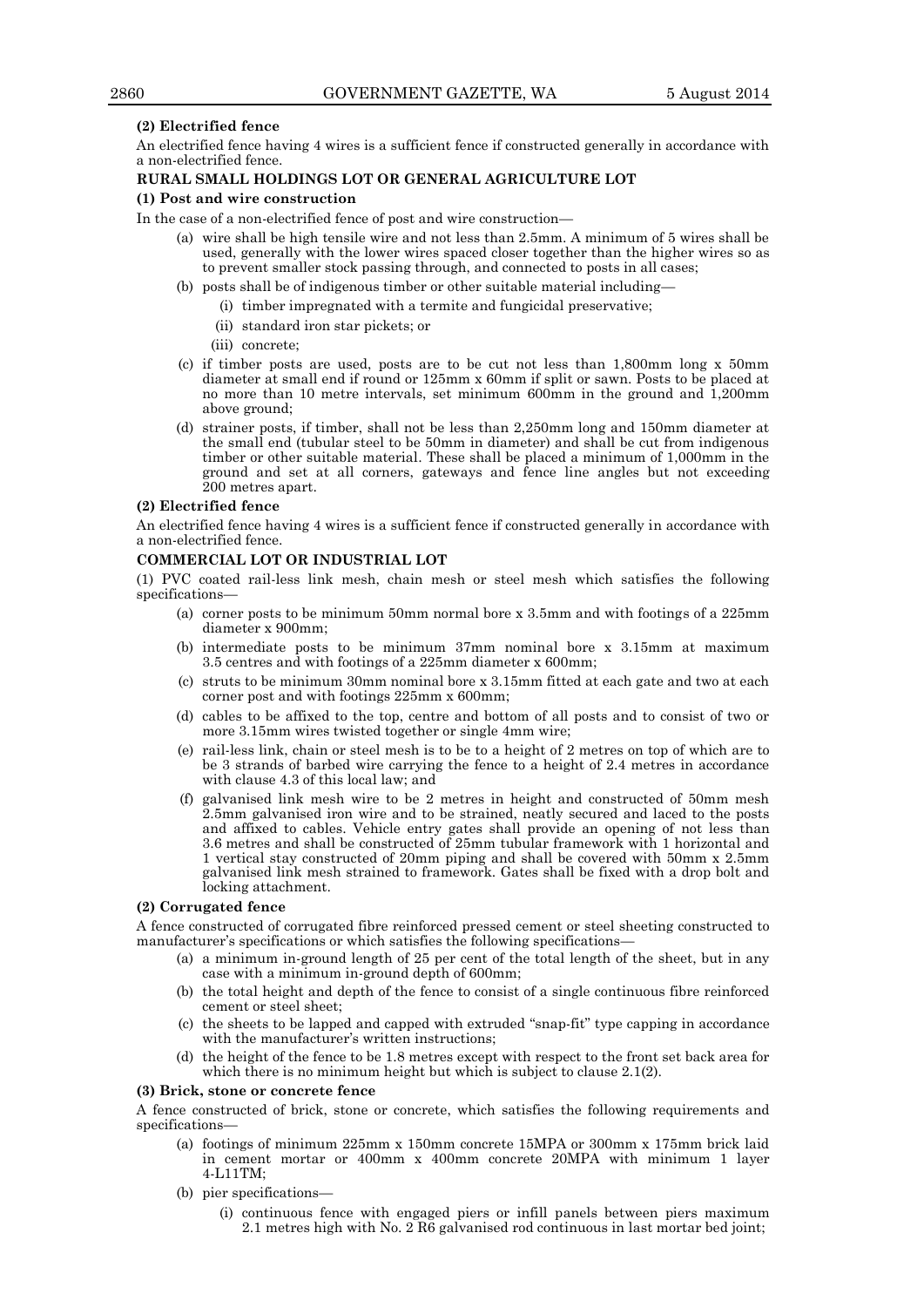- (ii) engaged or attached piers 290mm x 290mm (for 90mm wide masonry unit) and 350mm x 350mm (for 110 wide masonry unit) with No. 1 Y12 galvanised reinforcing rod tied into footing and located centrally in pier;
- (iii) pier core to be filled with 15MPA concrete. Piers at maximum 2.1 metre centres.
- (c) expansion joints in accordance with the manufacturer's written instructions;
- (d) a minimum height of 1.8 metres up to 2.1 metres (including screening), except within the street setback area which is subject to requirements outlined in clause 3.1; and
- (e) certified by a Structural Engineer as being appropriate for the particular site and wind terrain category.

# *Schedule 2* ELECTRIFIED FENCE PERMIT

————

|  |           | has a permit, subject to the conditions set out below, to have and use an electrified fence on |  |
|--|-----------|------------------------------------------------------------------------------------------------|--|
|  | (address) |                                                                                                |  |
|  |           |                                                                                                |  |
|  |           |                                                                                                |  |

………………….........…….. Chief Executive Officer

Shire of Mundaring

[clause 5.3]

# **Conditions of Permit**

The holder of this permit must—

- (a) display the permit in a prominent position on the land or premises on which the electrified fence has been constructed;
- (b) produce this permit upon request of an authorised person;
- (c) obtain the written consent of the local government prior to the commencement of any alteration, addition or other work relating to or affecting the electrified fence;
- (d) within 14 days of a change in the ownership or occupation of the land or premises in respect of which the permit has been granted, notify the Chief Executive Officer in writing of the details of that change or those changes; and
- (e) comply with AS/NZS 3016:2002—Electrical installations—Electric security fences.

# *Schedule 3* RAZOR WIRE FENCE PERMIT

————

| razor wire on |           | has a permit, subject to the conditions set out below, to have a fence constructed wholly or partially of |
|---------------|-----------|-----------------------------------------------------------------------------------------------------------|
|               | (address) |                                                                                                           |
|               |           |                                                                                                           |
|               |           |                                                                                                           |
|               |           |                                                                                                           |

Chief Executive Officer Shire of Mundaring

[clause 5.3]

# **Conditions of Permit**

The holder of this permit must—

- (a) display the permit in a prominent position on the land or premises on which the razor wire fence has been constructed;
- (b) produce this permit upon request of an authorised person;
- (c) obtain the written consent of the local government prior to the commencement of any alteration, addition or other work relating to or affecting the razor wire fence;